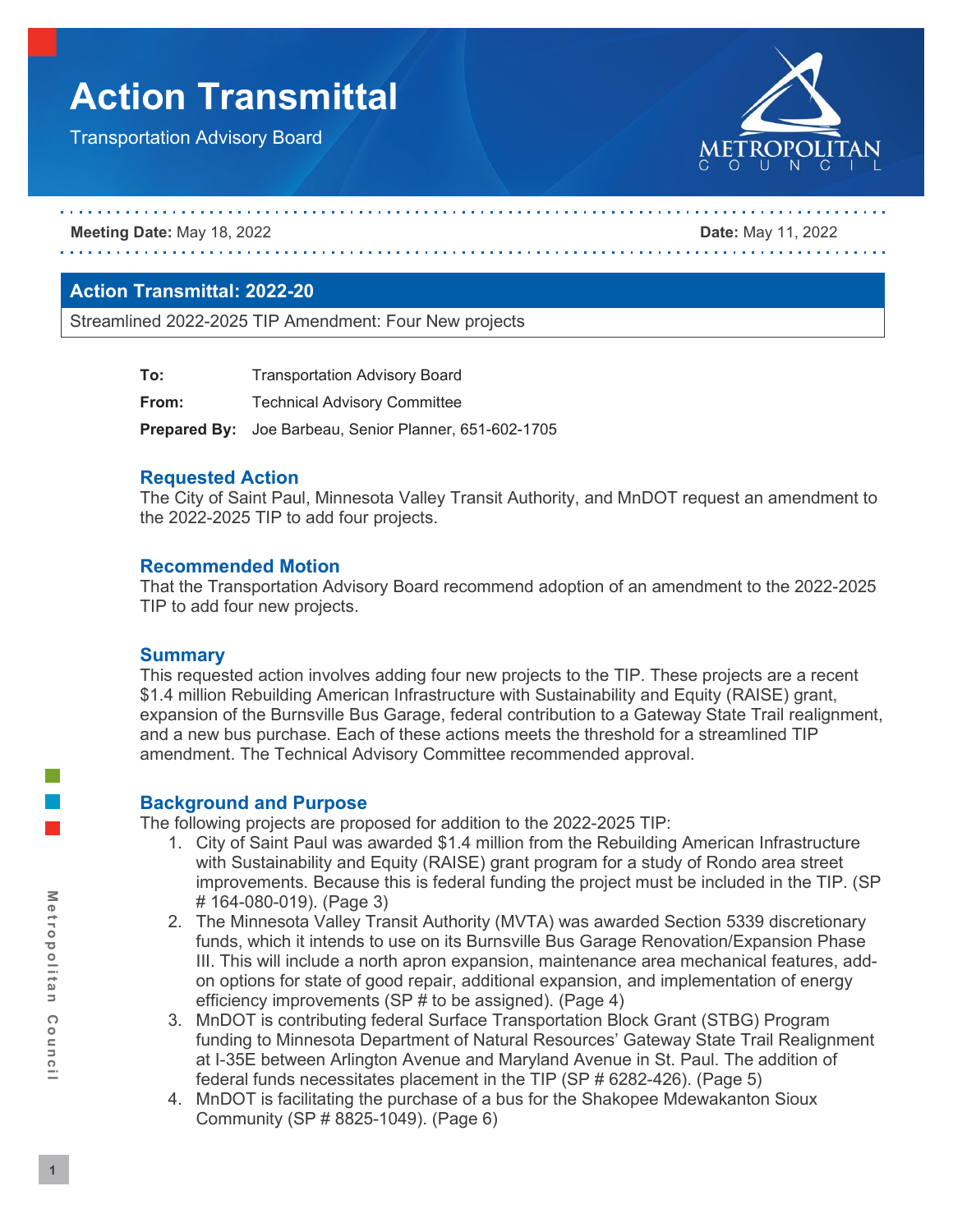# **Relationship to Regional Policy**

Federal law requires that all TIP amendments meet the following four tests: fiscal constraint; consistency with the adopted regional transportation plan; air quality conformity; and opportunity for public input. It is the TAB's responsibility to recommend TIP amendments to the Council for adoption, provided these four requirements are met.

The streamlined TIP amendment process allows projects that meet certain conditions to be streamlined, which entails forgoing the TAC Funding & Programming Committee review and results in saving a month of process time.

# **Staff Analysis**

The TIP amendment meets fiscal constraint because the funds are sufficient to fully fund the projects. This amendment is consistent with the Metropolitan Council Transportation Policy Plan, adopted by the Metropolitan Council on November 18, 2020, with FHWA/FTA conformity determination established on December 4, 2020. Public input opportunity for this amendment is provided through the TAB's and the Council's regular meetings. The Minnesota Interagency Air Quality and Transportation Planning Committee determined that the projects are exempt from air quality conformity analysis.

# **Committee Comments and Action**

At its May 4, 2022, meeting, the Technical Advisory Committee voted unanimously to recommend adoption of an amendment to the 2022-2025 TIP to add four new projects.

# **Routing**

| <b>To</b>                                                      | <b>Action Requested</b>       | <b>Date Completed</b> |
|----------------------------------------------------------------|-------------------------------|-----------------------|
| <b>Technical Advisory Committee</b>                            | <b>Review &amp; Recommend</b> | May 4, 2022           |
| <b>Transportation Advisory Board</b>                           | <b>Review &amp; Recommend</b> | May 18, 2022          |
| <b>Metropolitan Council</b><br><b>Transportation Committee</b> | Review & Recommend            | May 23, 2022          |
| <b>Metropolitan Council</b>                                    | Review & Adopt                | May 25, 2022          |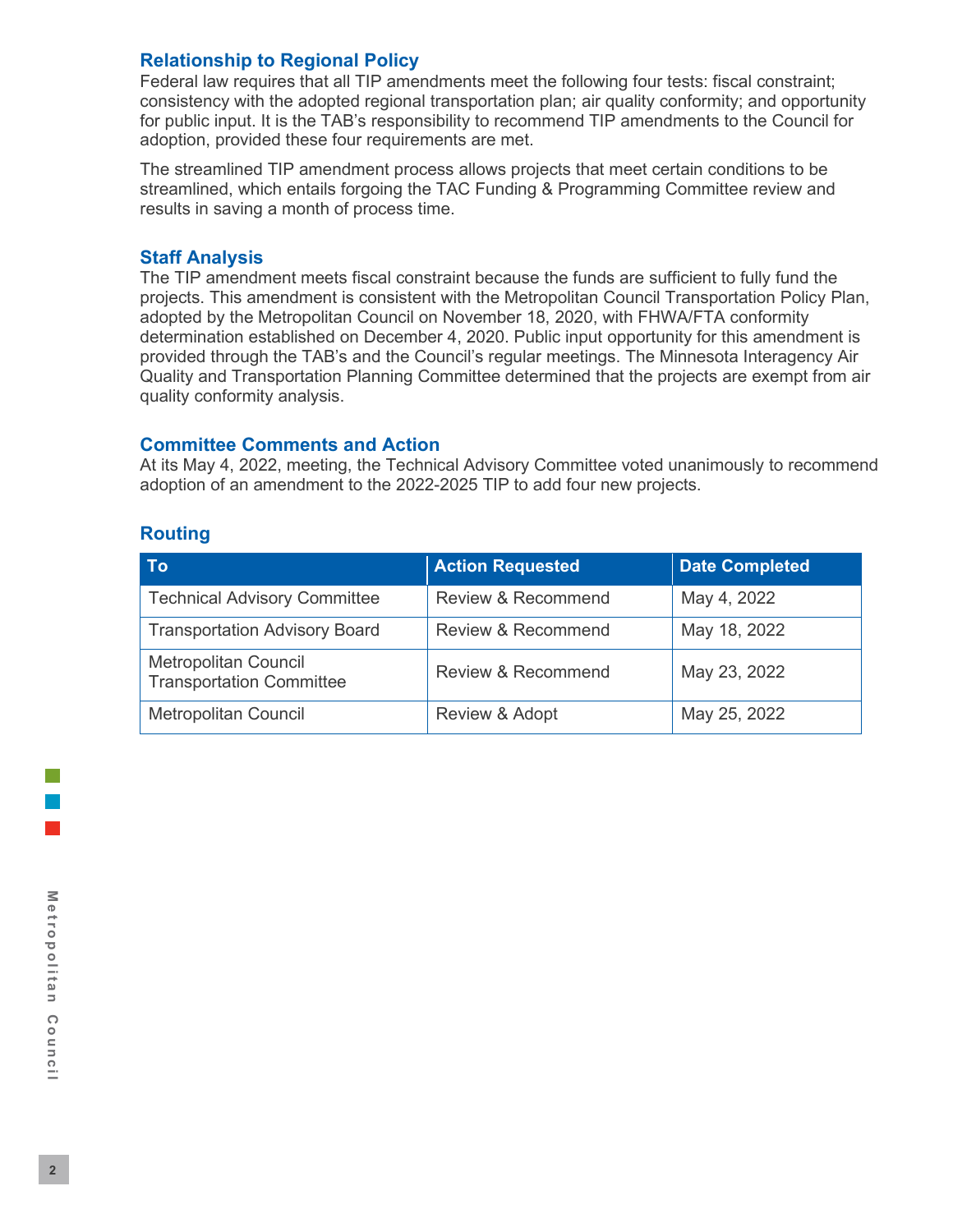Please amend the 2022-2025 Transportation Improvement Program (TIP) to include this project in program year 2023. This project is being submitted with the following information:

| Seg # | <b>State</b><br><b>Fiscal</b><br>Year | ATP/<br><b>Dist</b> | Route<br><b>System</b> | <b>Project</b><br><b>Number</b> | Agency   | <b>Description</b>                      | <b>Miles</b> |  |  |  |
|-------|---------------------------------------|---------------------|------------------------|---------------------------------|----------|-----------------------------------------|--------------|--|--|--|
| TBD   | 2023                                  | MM                  | N/A                    | 164-080-019                     | St. Paul | Rondo Area Street<br>Improvements Study | 0.0          |  |  |  |
|       |                                       |                     |                        |                                 |          |                                         |              |  |  |  |

## **PROJECT IDENTIFICATION:**

| Prog | <b>Type of Work</b> | <b>Prop</b><br><b>Funds</b> | Total \$  | <b>FHWA \$</b> | Other S |
|------|---------------------|-----------------------------|-----------|----------------|---------|
| PL   | Preliminary         | <b>FFM</b>                  | 1,400,000 | 1,400,000      |         |
|      | Engineering         |                             |           |                |         |

#### **PROJECT BACKGROUND:**

1. Briefly describe why amendment is needed (e.g., project in previous TIP but not completed; illustrative project and funds now available; discretionary funds received; inadvertently not included in TIP).

This amendment is needed to add this new project that received a Rebuilding American Infrastructure with Sustainability and Equity (RAISE) grant to the TIP.

- 2. How is Fiscal Constraint Maintained as required by 23 CFR 450.216 (check all that apply)?
	- New Money X
	- Anticipated Advance Construction
	- ATP or MPO or MnDOT Adjustment by deferral of other projects
	- Earmark or HPP not affecting fiscal constraint
	- Other

Funding is provided through a recently awarded federal Rebuilding American Infrastructure with Sustainability and Equity (RAISE) grant. Therefore, fiscal constraint is maintained.

#### **CONSISTENCY WITH MPO LONG RANGE PLAN:**

This amendment is consistent with the Metropolitan Council Transportation Policy Plan, adopted by the Metropolitan Council on November 18, 2020 with FHWA/FTA conformity determination established on December 4, 2020.

#### **AIR QUALITY CONFORMITY:**

- Subject to conformity determination
- Exempt from regional level analysis \*
- N/A (not in a nonattainment or maintenance area

\*Exempt Project Category O-1. Specific activities that do not involve or lead directly to construction, such as planning and technical studies, grants for training and research programs, planning activities conducted pursuant to titles 23 and 49 U.S.C., and Federal-aid systems revisions per Section 93.126 of the Conformity Rules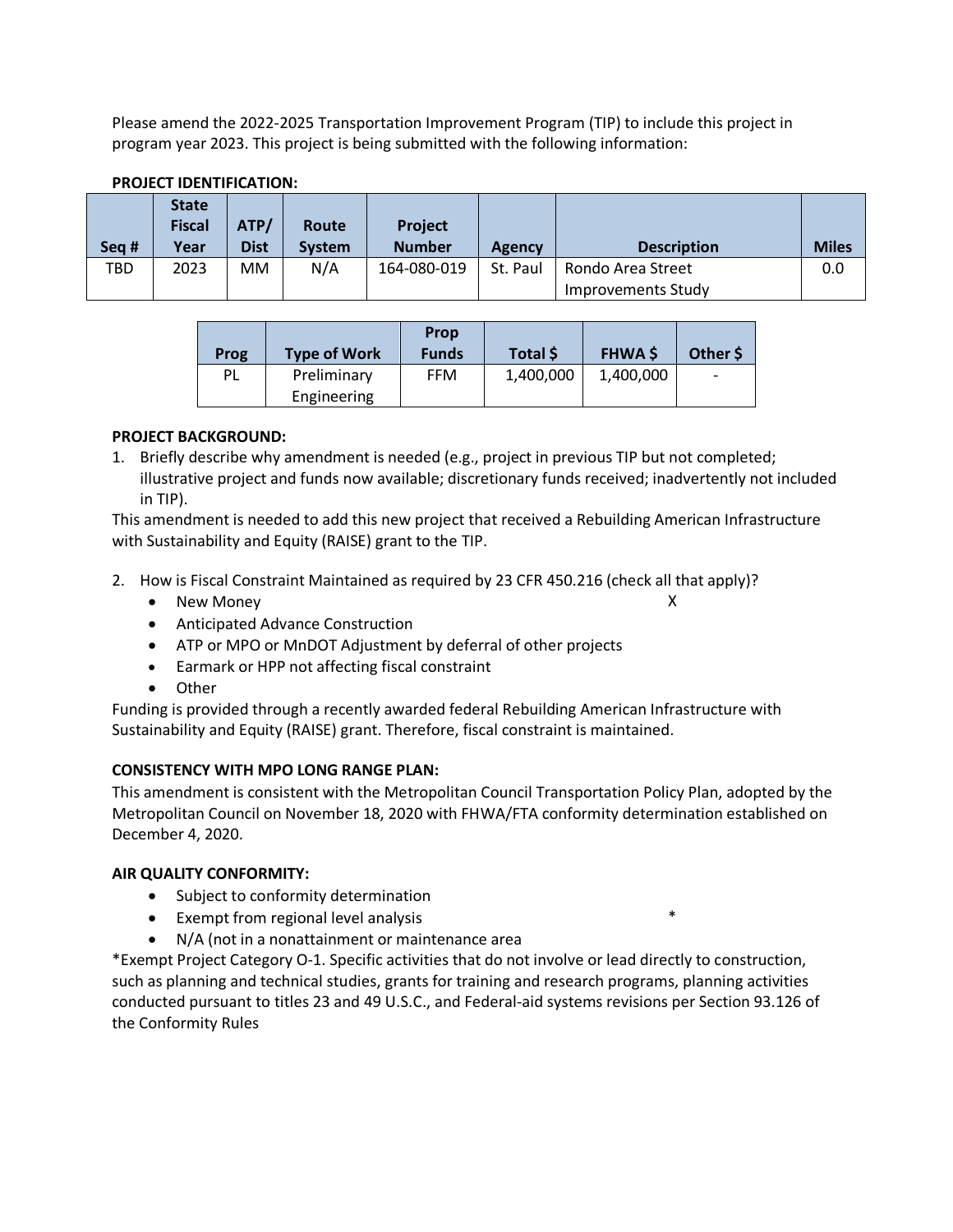Please amend the 2021-2024 Transportation Improvement Program (TIP) to add this project to program years 2022 and 2023. This project is being submitted with the following information:

| <b>Fiscal</b><br>Year | ATP/<br><b>Dist</b> | Route<br>System | <b>Project Number</b><br>(S.P. #) | <b>Agency</b>                               | <b>Description</b>                                                                                                                                                                                                                                                      | <b>Miles</b> |
|-----------------------|---------------------|-----------------|-----------------------------------|---------------------------------------------|-------------------------------------------------------------------------------------------------------------------------------------------------------------------------------------------------------------------------------------------------------------------------|--------------|
| 2022                  | м                   | BB              | Undecided                         | Minnesota<br>Valley<br>Transit<br>Authority | Sec. 5339: Burnsville Bus Garage<br>Renovation/Expansion Phase III -<br>North apron expansion,<br>maintenance area mechanical<br>features, add-on options for state<br>of good repair, additional<br>expansion, and implementation of<br>energy efficiency improvements |              |

#### **PROJECT IDENTIFICATION:**

| Prog | <b>Type of</b><br>Work | <b>Prop</b><br><b>Funds</b> | Total \$    | <b>FTAS</b> | Other \$  |
|------|------------------------|-----------------------------|-------------|-------------|-----------|
| TR   | Transit (P)            | Sect 5339                   | \$3,500,000 | \$2,800,000 | \$700,000 |

#### **PROJECT BACKGROUND:**

1. Briefly describe why amendment is needed (e.g., project in previous TIP but not completed; illustrative project and funds now available; discretionary funds received; inadvertently not included in TIP).

This amendment is needed because Minnesota Valley Transit Authority was awarded Section 5339 discretionary funds. The Minnesota Valley Transit Authority Burnsville Bus Garage Renovation/Expansion Phase III will include a north apron expansion, maintenance area mechanical features, add-on options for state of good repair, additional expansion, and implementation of energy efficiency improvements.

2. How is Fiscal Constraint Maintained as required by 23 CFR 450.216 (check all that apply)?

- $\boxtimes$  New Monev
- ☐ Anticipated Advance Construction
- $\Box$  ATP or MPO or MnDOT Adjustment by deferral of other projects
- $\Box$  Earmark or HPP not affecting fiscal constraint

\*This project was recently awarded funding from the FTA from the 2021 Section 5339 Bus and Bus Facilities grant program. It is new discretionary funding.

## **CONSISTENCY WITH MPO LONG RANGE PLAN:**

This amendment is consistent with the Metropolitan Council Transportation Policy Plan, adopted by the Metropolitan Council on November 18, 2020 with FHWA/FTA conformity determination established on December 4, 2020.

## **AIR QUALITY CONFORMITY:**

- $\Box$  Subject to conformity determination
- $\boxtimes$  Exempt from regional level analysis
- $\Box$  N/A (not in a nonattainment or maintenance area)

X Exempt from reginal level analysis: T-8: Reconstruction of renovation of transit buildings and structures (e.g., rail or bus buildings, storage and maintenance facilities, stations, terminals and ancillary structures)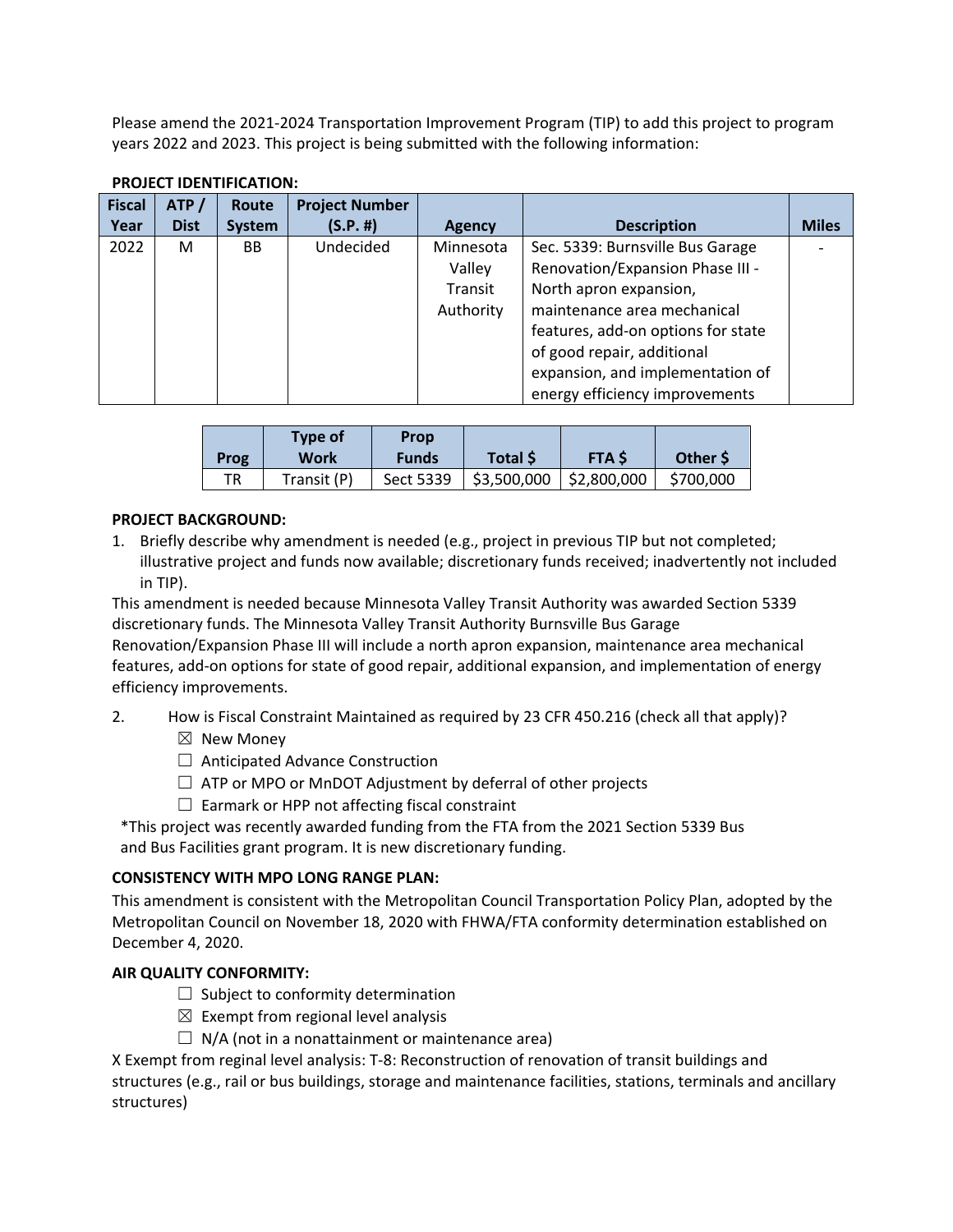Please amend the 2022-2025 Transportation Improvement Program (TIP) to add this project to program year 2023. This project is being submitted with the following information:

| Sea # | <b>State</b><br><b>Fiscal Year</b> | ATP/<br><b>Dist</b> | Route<br><b>System</b> | <b>Project</b><br><b>Number</b> | <b>Agency</b> | <b>Description</b>                      |
|-------|------------------------------------|---------------------|------------------------|---------------------------------|---------------|-----------------------------------------|
| TBD   | 2023                               | M                   | 135E                   | 6280-426                        | MnDOT         | 135E, parallel to 135E, Realign Gateway |
|       |                                    |                     |                        |                                 |               | State Trail between Arlington Ave E and |
|       |                                    |                     |                        |                                 |               | Maryland Ave E in St Paul (DNR)         |

#### **PROJECT IDENTIFICATION:**

| <b>Miles</b> | Prog | <b>Type of</b><br><b>Work</b> | Prop<br><b>Funds</b> | Total \$ | <b>FHWA \$</b>                     | Other \$ |
|--------------|------|-------------------------------|----------------------|----------|------------------------------------|----------|
| .75          | AM   | Coop. Const.                  | <b>STP</b>           |          | $$850,000$   \$250,000   \$600,000 |          |
|              |      | Agreement                     |                      |          |                                    |          |

#### **PROJECT BACKGROUND:**

1. Briefly describe why amendment is needed (e.g., project in previous TIP but not completed; illustrative project and funds now available; discretionary funds received; inadvertently not included in TIP).

This amendment is for the addition of a new federally funded project into 2023.

- 2. How is Fiscal Constraint Maintained as required by 23 CFR 450.216 (check all that apply)?
	- New Money
	- Anticipated Advance Construction
	- ATP or MPO or MnDOT Adjustment by deferral of other projects
	- Earmark or HPP not affecting fiscal constraint
	- Other X

This amendment request is for addition of a new federally funded project into fiscal year 2023 of the 2022-2025 TIP. Because this is a 2023 project, it will be included in the draft 2023-2026 TIP. Metro District will align its program to meet MnDOT's 2023-2026 STIP funding guidance. Therefore, fiscal constraint is maintained.

#### **CONSISTENCY WITH MPO LONG RANGE PLAN:**

This amendment is consistent with the Metropolitan Council Transportation Policy Plan, adopted by the Metropolitan Council on November 18, 2020 with FHWA/FTA conformity determination established on December 4, 2020.

#### **AIR QUALITY CONFORMITY:**

- Subject to conformity determination
- Exempt from regional level analysis
- N/A (not in a nonattainment or maintenance area

\*Exempt Project Category AQ-2—Bicycle and pedestrian facilities per Section 93.126 of the Conformity Rules.